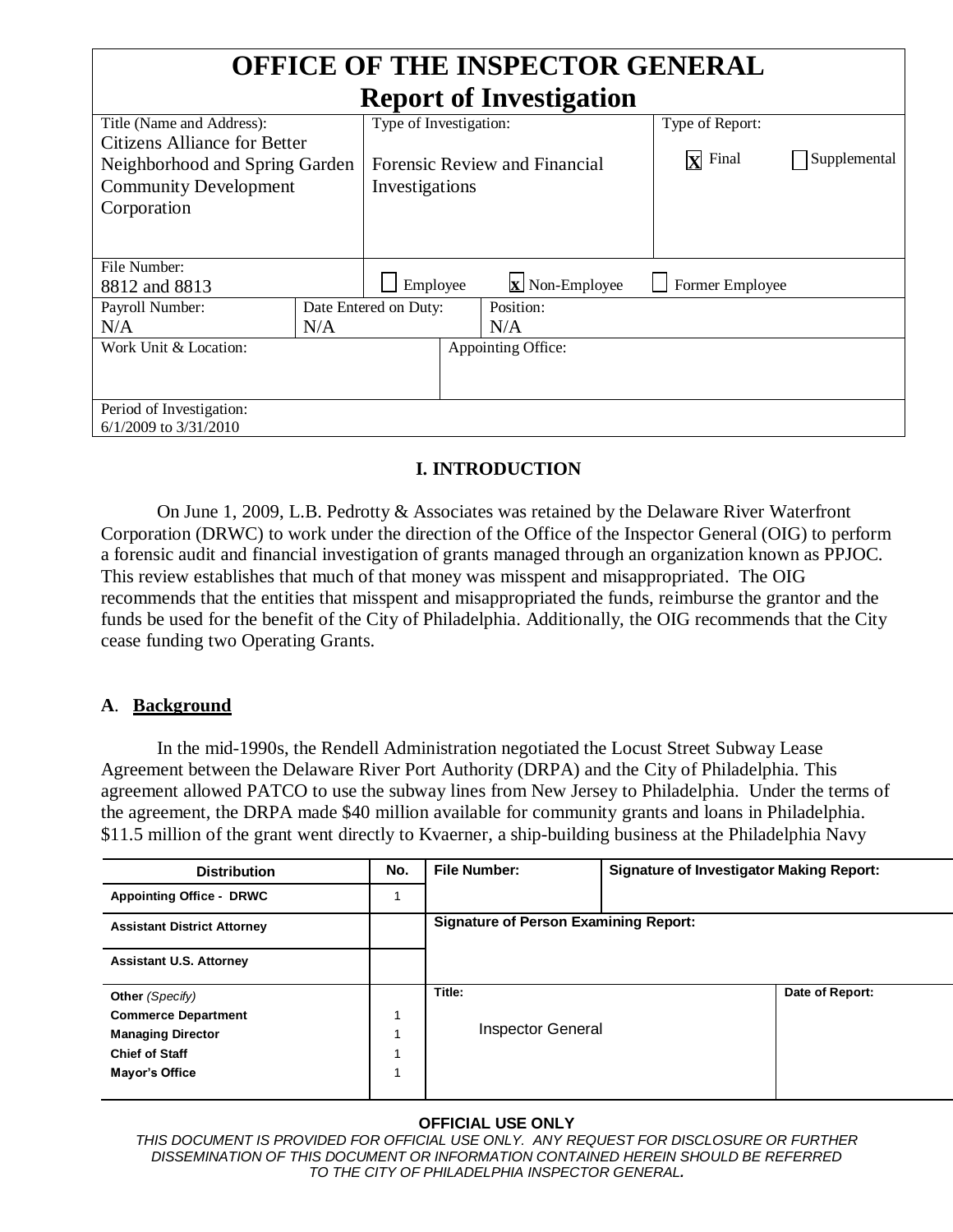Yard. The Philadelphia Industrial Development Corporation (PIDC) and Penn's Landing Corporation (PLC) became jointly responsible for distributing another \$25 million for economic and/or community development in Philadelphia, and the remaining \$3.5 million funded other grants from the DRPA.

PIDC and PLC formed a joint operating committee known as PPJOC to manage the distribution of the \$25 million through loans and grants. PIDC was responsible for managing the loans and PLC was responsible for the grants. PIDC disbursed approximately \$7 million in loans and the remaining funds, \$18 million, were distributed in grants by PLC.

PPJOC distributed \$15 million of the \$18 million grants to two organizations that were controlled by Senator Vincent J. Fumo and his associates. Those two organizations were Citizens Alliance for Better Neighborhoods (CABN) and Spring Garden Community Development Corporation (SGCDC). CABN received 10 grants totaling \$11 million and SGCDC received 4 grants totaling \$4 million. The remaining \$3 million in grants were distributed to other organizations.



File Number 8212 & 8813 **Page 2 of 19** 

#### **OFFICIAL USE ONLY**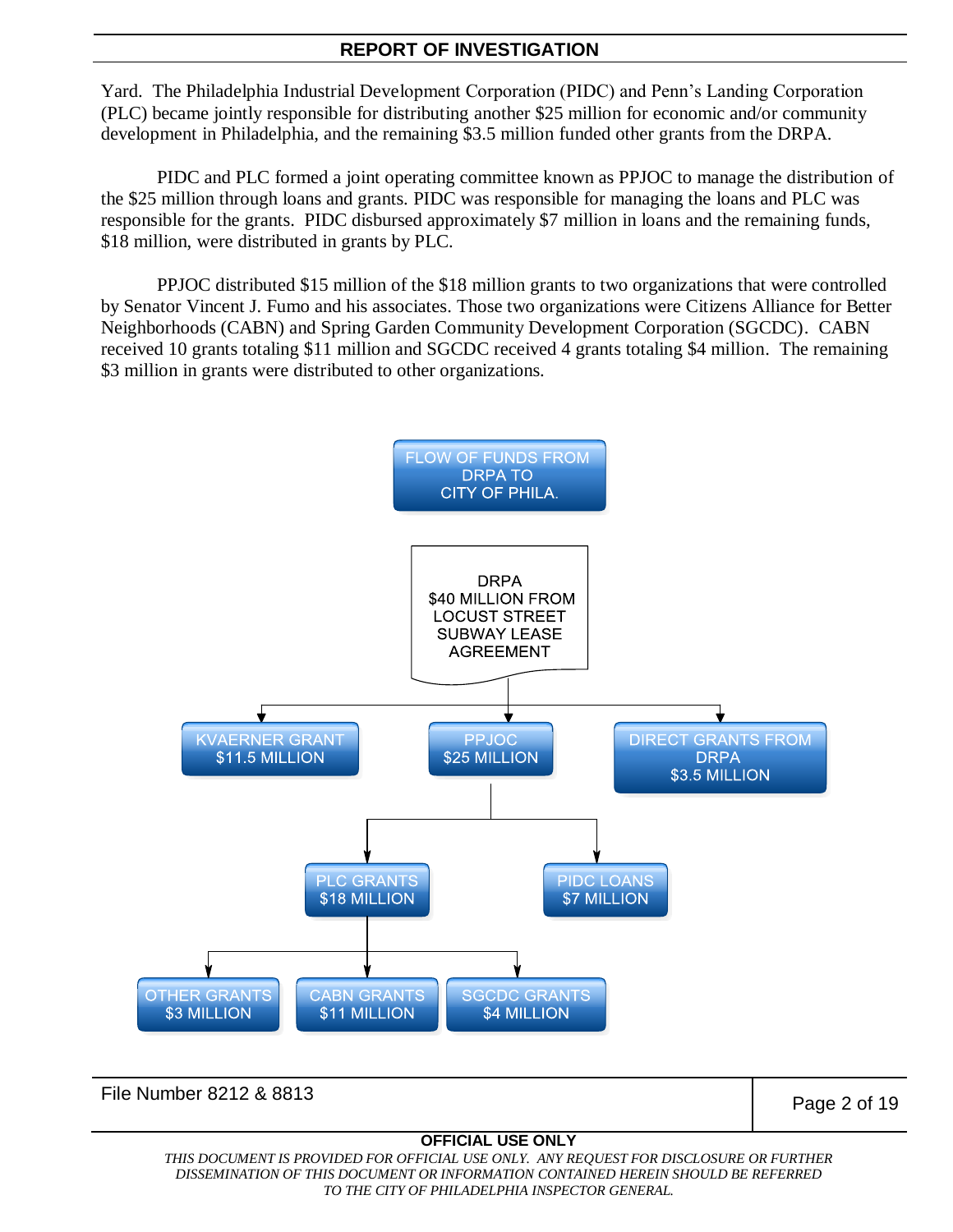# **1. CABN**

In 1991, employees of Senator Vincent J. Fumo's Philadelphia district office established the First District Environmental Defense Fund, in order to provide beautification services in Fumo's district. On December 12, 1994, the name was changed to Citizens Alliance for Better Neighborhoods (CABN) and it was incorporated. CABN's Articles of Incorporation state that its purpose was to

> "promote public health, housing, safety and education in the city and county of Philadelphia. Such purposes shall be accomplished, in part, by contributing to the improvement, maintenance and control of appropriate sanitation and other conditions that could endanger public health and safety.

> Such purposes shall be accomplished, in part, through the acquisition of real estate and/or equipment to be used in the provision of housing, the provision of education facilities or to be used directly in the furnishing of services. Such purposes shall be accomplished, in part, through the performance of activities which may include, but are not limited to, investigation, research, examination, training, demonstrations and provisions of services."

CABN, a nonprofit corporation, received tax-exempt status pursuant to Section 501(c) (3) of the Internal Revenue Code in August 1999.

To be tax-exempt under section 501(c) (3) of the Internal Revenue Code, a nonprofit like CABN must be organized and operated exclusively for exempt purposes set forth in section  $501(c)$  (3), and none of its earnings may benefit any private shareholder or individual. In addition, it may not be an action organization (i.e. it may not attempt to influence legislation as a substantial part of its activities and may not participate in any campaign activity for or against political candidates). Organizations described in section 501(c) (3) are commonly referred to as charitable organizations and are eligible to receive taxdeductible contributions. The organization must not be for the benefit of private interest, and no part of a 501(c) (3) organization's net earnings may benefit any private shareholder or individual. The IRS' position has been, in part, that transactions between the nonprofit and a subsidiary must be at arm's length. Further, in General Counsel Memorandum ("GCM") 39646 (June 30, 1987), the IRS stated that a subsidiary cannot be used to funnel funds of the parent to benefit individuals. The CABN subsidiaries offended all of these rules.

CABN's articles, consistent with federal tax laws, also provided that "[n]o part of the net earnings of the corporation shall inure to the benefit of any member, trustee, director, officer, or any private individual . . . "

Vincent J. Fumo was a member of the Senate of the Commonwealth of Pennsylvania. He was elected in 1978 and in 1985 became the Chairman of the Senate Democratic Appropriations Committee. Fumo was also a member of the Board of Directors at Penn's Landing Corporation (PLC), 121 N. Columbus Blvd., Philadelphia, PA. 19106. Fumo maintained his principal Senate district office at 1208 Tasker Street in South Philadelphia and his residence at 2220 Green Street in the Spring Garden area of

File Number 8212 & 8813 **Page 3 of 19** 

# **OFFICIAL USE ONLY**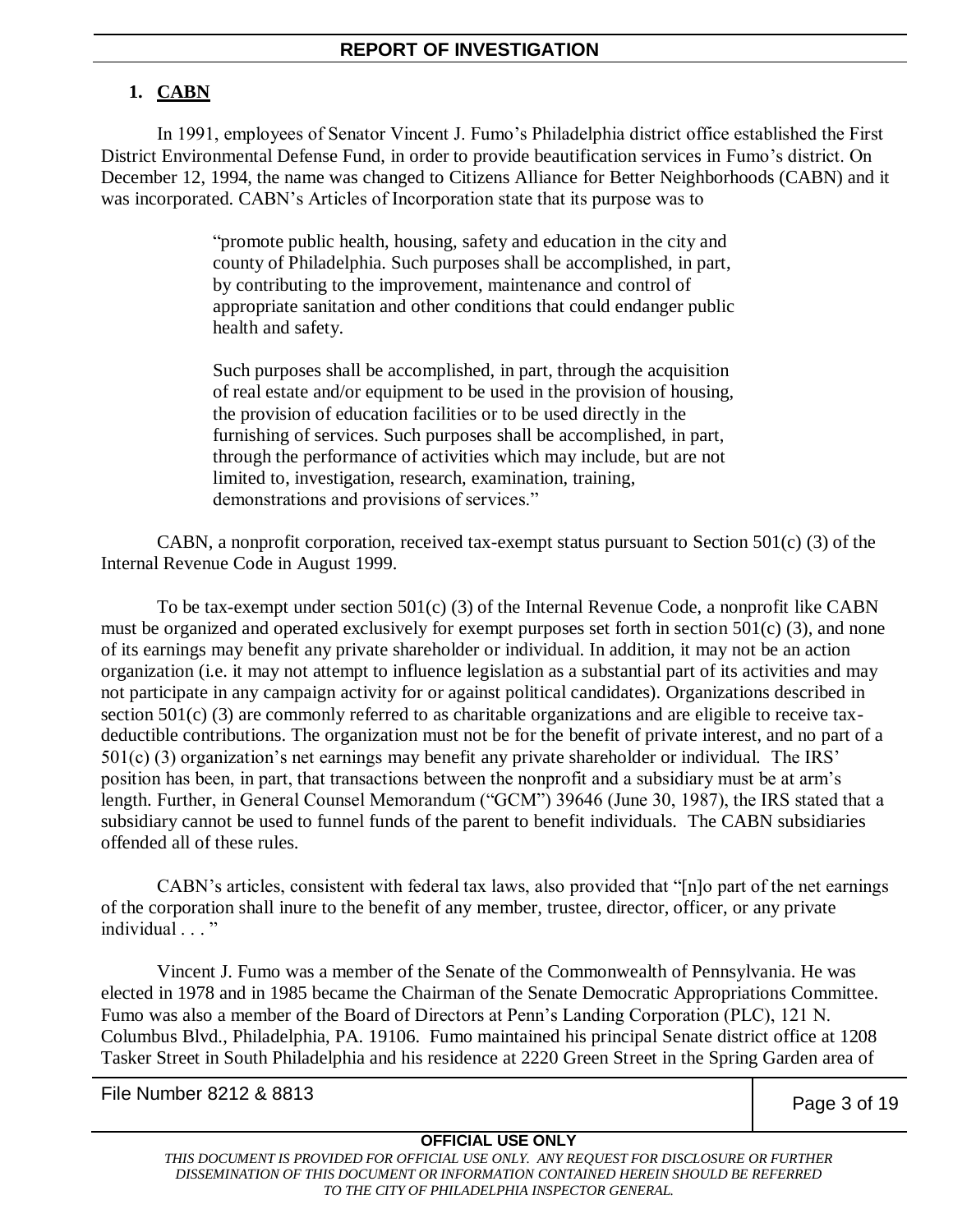Philadelphia. He also owned an ocean view home in Margate, NJ., a condominium in Ventnor, NJ., a farm in Halifax, Pa. (near Harrisburg), homes in Jupiter Island, Fla. and Fort Lauderdale, Fla. and several properties in the East Passyunk area of South Philadelphia.

Ruth Arnao became the Executive Director of CABN in 1999, and at the same time continued to be employed as an aide in Fumo's Senate district office. Arnao was employed in Fumo's district office as an Executive Assistant until Sept. 29, 2004. Although Arnao controlled CABN's day-to-day operations, Fumo exercised ultimate authority, directing and approving all significant projects for CABN.

In January and February 2000, CABN created for-profit subsidiaries to handle several different ventures. According to IRS regulations, a  $501(c)(3)$  may own a for-profit subsidiary if the subsidiary is established for a bona fide business purpose which is distinct from the organization's purpose, and the organization's day today involvement in the affairs of the subsidiary is not a substantial part of the organization's overall activities. IRS regulations for  $501(c)$  (3) organizations also require that accounts of such a subsidiary must be kept separate, and transactions between the parent and the subsidiary must be at arm's length. CABN violated all of these rules. CABN maintained separate bank accounts, but it transferred money between and among the accounts depending on where money was needed. There was no separate corporate management structure in any of these subsidiaries. According to sworn trial testimony Arnao, at Fumo's direction, controlled and managed the affairs of each of the subsidiaries. CABN created a holding company, CA Holdings Inc., which in turn, controlled the following for-profit subsidiaries:

- 1210 Enterprises, Inc., which owned the site of the Senate district office at 1208 Tasker St.
- Hi Tech Ventures, Inc., which owned a property at 201-217 Spring Garden St.
- Passyunk Avenue Revitalization, Inc., which owned redevelopment properties on and around Passyunk Avenue.
- Moya Ventures, Inc., which owned a parking lot at  $13<sup>th</sup>$  and Moyamensing Streets.
- Pine Tree Realty, Inc., which owned 326 Durfor St. and 1143-45 Tasker St.
- Eastern Leasing, Inc., which acquired a number of CABN's vehicles.

# **2. SGCDC**

The Spring Garden Community Development Corporation (SGCDC) was incorporated in April 1994 and began operating in 1997. SGCDC was 501(c) (3) tax-exempt organization that served the community from Spring Garden Street to Fairmount Avenue and from Broad Street to Pennsylvania Avenues. SGCDC's purpose was to clean-up blight and to improve housing opportunities and living conditions in the Spring Garden community.

Patricia Freeland, one of the founding members of SGCDC, was the President from its inception and assumed the duties and responsibilities of Executive Director in 2002. During this same time period, Freeland was a full time executive assistant in Fumo's Senate district office. Freeland worked at Fumo's district office from January 5, 1998 until June 30, 2005, when she resigned.

File Number 8212 & 8813 Page 4 of 19

# **OFFICIAL USE ONLY**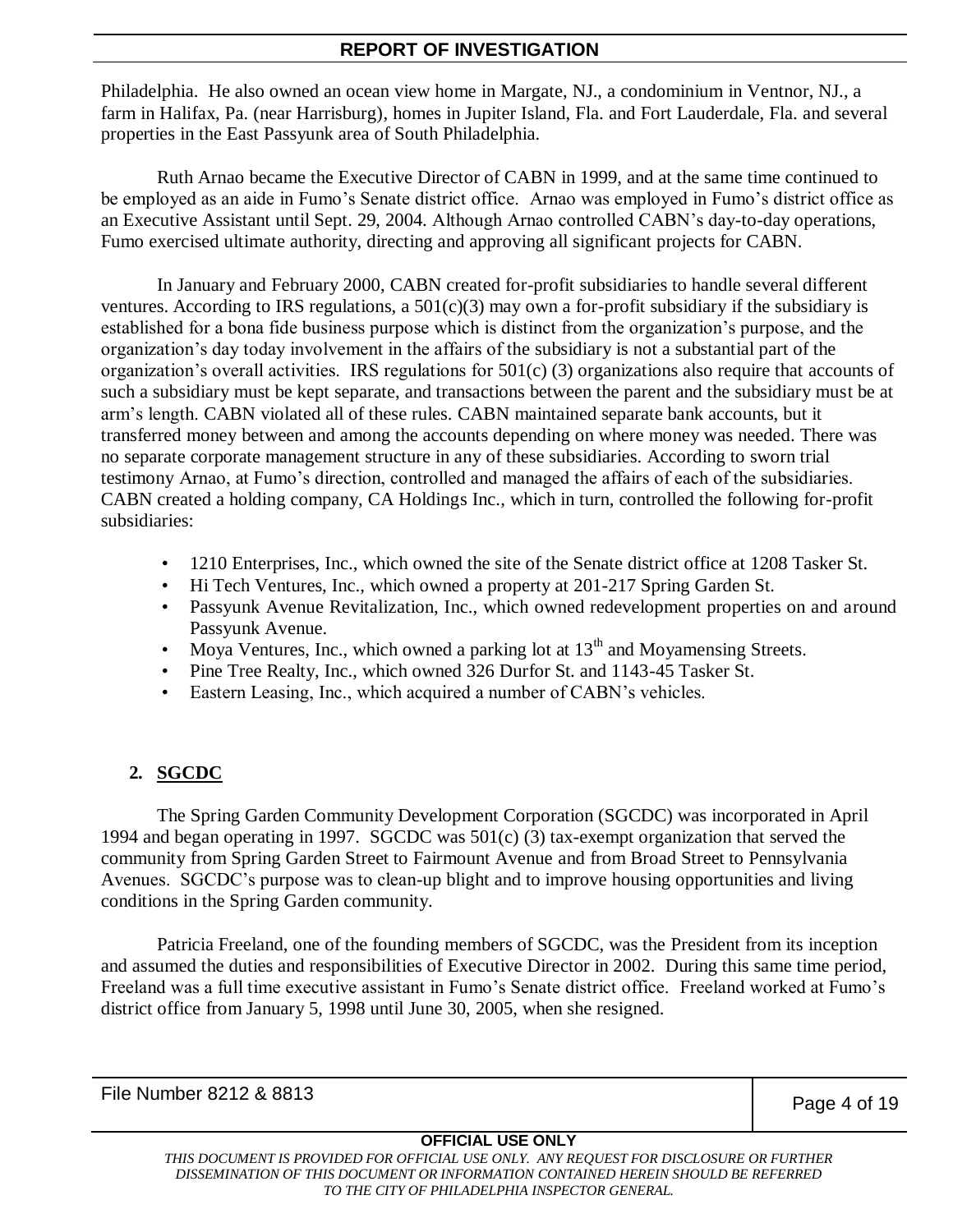# **B. Timeline**

- 1. On April 28, 2004, PLC was served a federal grand jury subpoena concerning matters related to PPJOC distributions to CABN and SGCDC. Documents were provided to the United States Attorney's Office in response to the subpoena. Concerned about the federal investigation, PPJOC requested a legal opinion as to whether they could cease making payments on the Operating Grants to CABN and SGCDC.
- 2. On November 4, 2005, the law firm of Dilworth Paxson, LLC. provided PLC with a legal opinion that PPJOC could not cease making payments on the Operating Grants at that time, and payments continued. Fumo was "Of Counsel" at Dilworth Paxson at that time.
- 3. On February 19, 2007 a federal grand jury returned an indictment against Vincent J. Fumo and the Executive Director of CABN, Ruth Arnao. Among other things, Fumo and Arnao were charged with defrauding CABN.
- 4. On May 15, 2007, N. James Fluck, Executive Vice President of PIDC requested from PLC additional information concerning the PPJOC Operating Grants that were made to CABN and SGCDC. Fluck decided that no further payments would be paid to CABN, and on June 7, 2007, he began depositing all CABN unpaid distributions into an escrow account until the matter was resolved. PPJOC continued to make distributions to SGCDC until December 27, 2007, when the last payment of \$89,553.25 was made.
- 5. Between June 2007 and January 2008, PIDC, PLC and PPJOC's outside counsel had numerous meetings and discussions about what to do concerning the PPJOC distributions to CABN. On February 6, 2008, at the advice of counsel, PPJOC disbursed \$175,000 to CABN. After February 6, 2008, all distributions to CABN and SGCDC were placed in escrow. (As of October 2009 there was approximately \$670,000 in the escrow account.)
- 6. On March 16, 2009, Fumo and Arnao were found guilty on all counts of the federal indictment. The convictions included conspiracy, mail and wire fraud counts in which CABN was the victim.
- 7. On April 6, 2009, the Pennsylvania Attorney General filed a lawsuit seeking the revocation of CABN's non-profit status and the dismissal of its Board of Directors.
- 8. On December 2, 2009, the Commonwealth of Pennsylvania and the CABN Board of Directors entered into a consent decree to settle the above lawsuit. The CABN Board of Directors resigned and Paul Levy was appointed as interim conservator. Under the consent decree, Levy will serve as proxy for the CABN board. He will audit CABN's books, assess CABN's assets and programs and make recommendations to the Court concerning CABN's assets and programs.

# **II. SUMMARY OF THE EVIDENCE**

File Number 8212 & 8813 **Page 5 of 19** Page 5 of 19

# **OFFICIAL USE ONLY**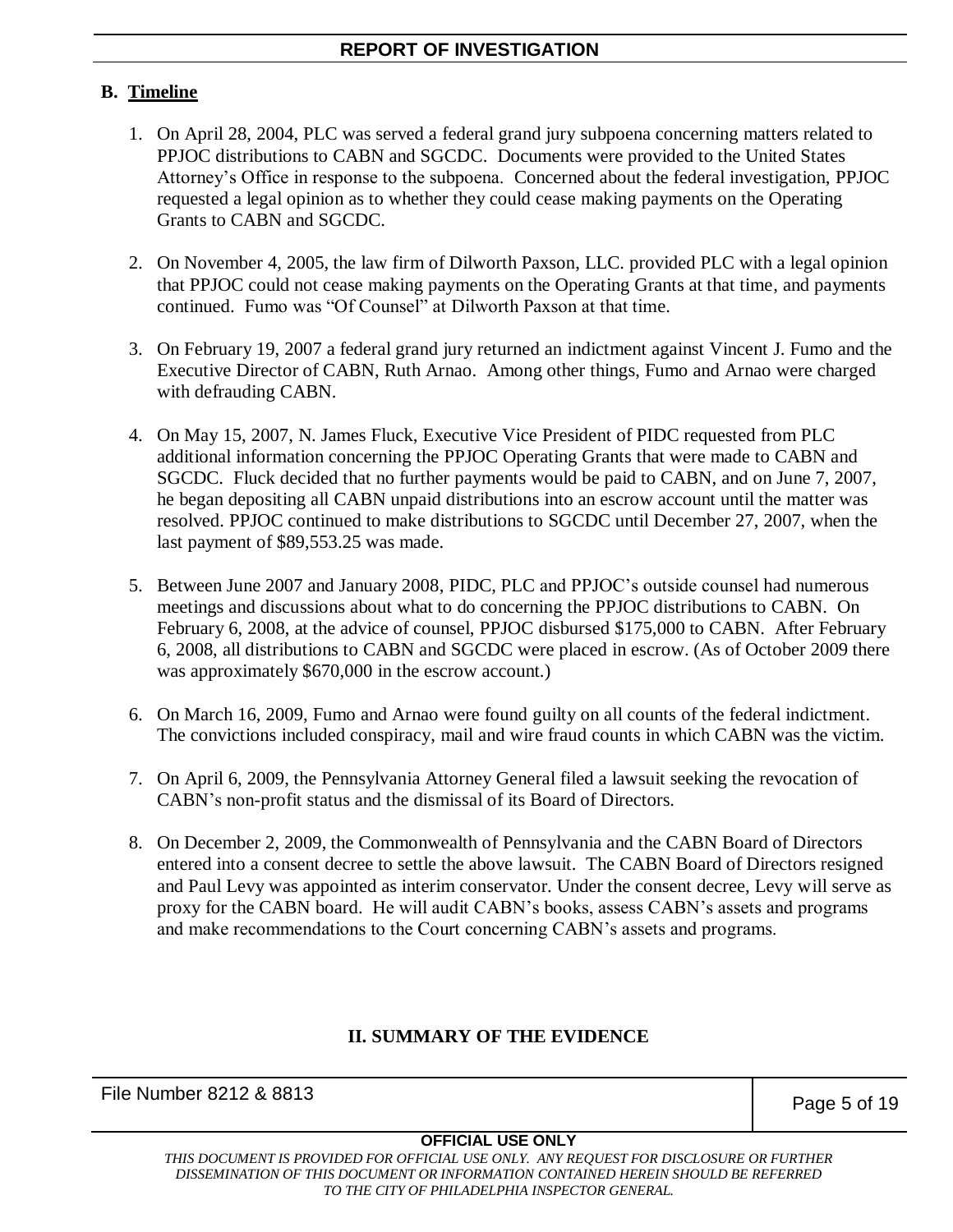# **A. Witnesses**

As part of this audit and investigation, L.B. Pedrotty & Associates interviewed and had ongoing conversations with the following individuals:

- 1. Nicholas DiFilippo, Chief Financial Officer, Delaware River Waterfront Corporation, 121 North Columbus Boulevard, Philadelphia, PA. 19106, provided information and documents from PPJOC.
- 2. N. James Fluck, former Executive Vice President and current consultant, Philadelphia Industrial Development Corporation (PIDC), 2600 Center Square West, 1500 Market St., Philadelphia, PA. 19102, provided information about PIDC and CABN and SGCDC Operating Grant funds being placed in escrow.
- 3. Joseph E. Lundy, Esquire, attorney representing CABN, Two Bala Plaza, Suite 300, Bala Cynwyd, PA. 19004, provided information about CABN and was informed of the audit findings.
- 4. M. Khalil Meggett, CPA and Executive Director of CABN, 2101 Brandywine Street, Suite 200, Phila., PA. 19130, provided information about CABN and was advised of the audit findings.
- 5. Mark A. Pacella, Chief Deputy Attorney General, Office of Attorney General, Commonwealth of Pennsylvania, Strawberry Square, Harrisburg, PA. 17120, provided information about the Commonwealth of Pennsylvania's lawsuit against CABN, its Board of Directors, Fumo and Arnao.
- 6. Patricia L. Freeland, Executive Director and President, SGCDC, 1630 North Street, Philadelphia, PA. 19130, was advised of the initial audit findings showing possible misapplication of funds. She provided additional documentation and information about the grants and audit findings.

# **B. Documents**

As part of this audit and investigation, L.B. Pedrotty & Associates reviewed tens of thousands of documents, including the following:

- 1. PPJOC documents, reports and records for all grants issued from 1998 to 2009.
- 2. Audit reports, tax returns, and work papers from Goldenberg & Rosenthal for PPJOC, CABN and SGCDC for years 1998 to 2008.
- 3. CABN documents covering 1998 to 2008.
- 4. SGCDC documents covering 1998 to 2008.
- 5. Audit reports and tax returns from John McGovern & Associates for SGCDC from 2005 to 2007.
- 6. CABN bank account records from 1998 through 2004.
- 7. SGCDC bank account records from 1998 through 2004 from Polonia Bank, Pennsylvania Saving Bank and Valley Forge Asset Management Corporation..

File Number 8212 & 8813 Page 6 of 19

# **OFFICIAL USE ONLY**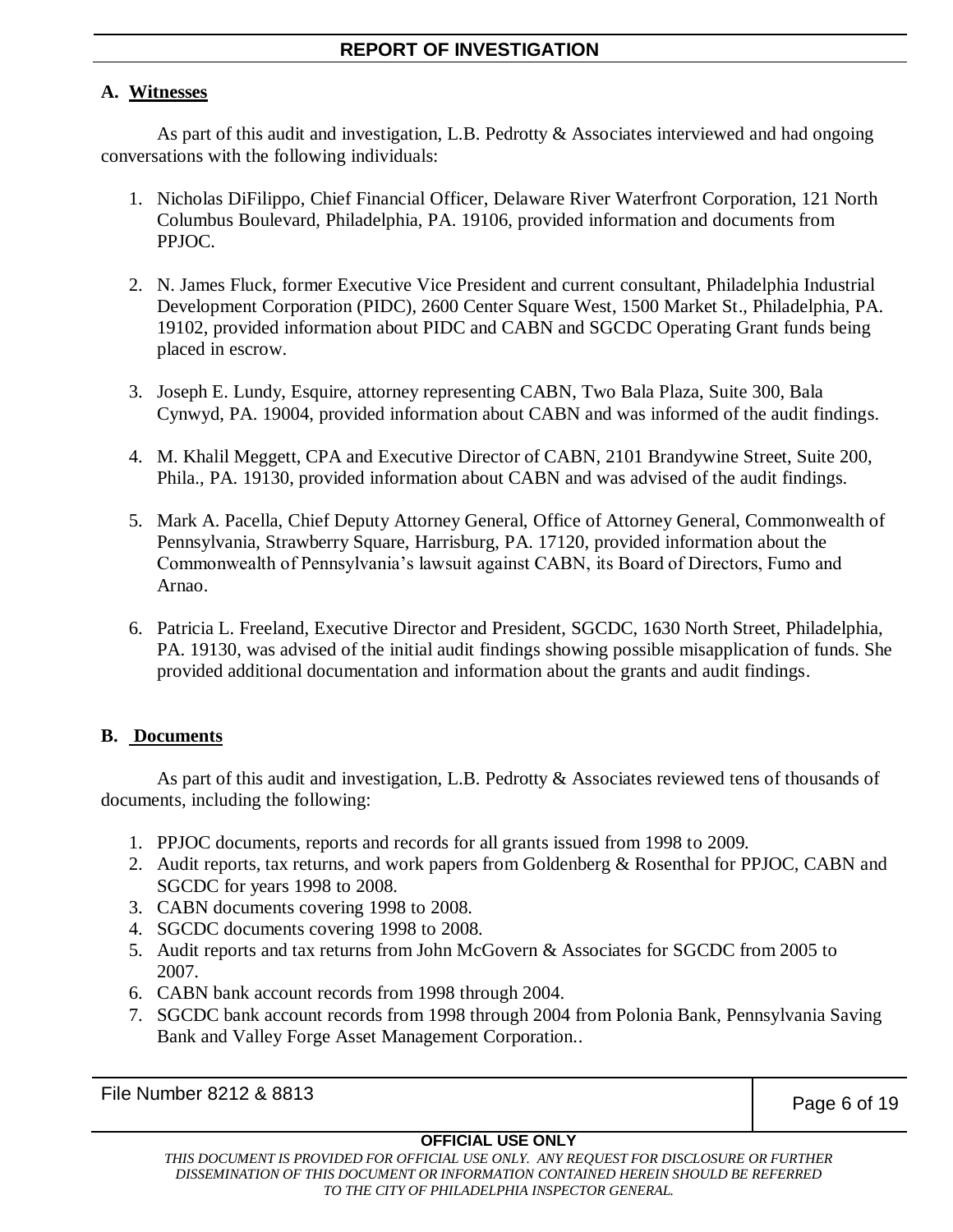- 8. SGCDC bank account records from Nova Bank formerly Pennsylvania Savings Bank from 2000 through 2009.
- 9. Documents from Parkway Corporation.
- 10. Documents from "The Community Builders, Inc."
- 11. Indictment: United States v. Fumo
- 12. Trial exhibits, documents and reports from the trial of United States v. Fumo, et al.
- 13. Fumo's trial testimony.

All CABN records through 2004 were provided by CABN to the United States Attorney's Office pursuant to a federal grand jury subpoena. Those records represented the universe of all CABN documents. In some cases where CABN records were sought after 2004, L.B. Pedrotty & Associates was able to reconstruct expenditures, etc., by obtaining the relevant records from other third party sources.

These documents are all available for review should DRWC need the underlying support for the analysis of the grants described in this report.

#### **III. ANALYSIS**

For the time period 1998 through 2008, CABN also received ten grants for over \$11 million and SGCDC received four grants for over \$4 million from PPJOC. The following is a listing of CABN and SGCDC grants:

| <b>CABN Grants:</b>                           | <b>SGCDC Grants:</b>      |
|-----------------------------------------------|---------------------------|
| <b>Christopher Columbus Charter School</b>    | Parking Lot Expansion     |
| Incubator @ 201 Spring Garden St.             | Housing/Gardening         |
| <b>SGCDC Parking Lot Improvements</b>         | <b>Community Builders</b> |
| Christopher Columbus Charter School Expansion | <b>Operating Grants</b>   |
| Garage                                        |                           |
| General equipment/Repairs                     |                           |
| East Passyunk Avenue Revitalization           |                           |
| <b>Operating Grant</b>                        |                           |
| <b>Independence Charter School</b>            |                           |
| Christopher Columbus Charter School           |                           |

Both CABN and SGCDC received Operating Grants in 2001. The terms of the Operating Grants were for annual payments of \$350,000 to CABN and \$150,000 annual payments to SGCDC for twenty years, with a 3% yearly increase. These Operating Grants were funded by loan proceeds that were distributed by PPJOC and managed by PIDC.

This audit and investigation included a review of all the grants to determine whether the expenditures were in compliance with the grant agreements, whether PPJOC should continue to make payments on the two Operating Grants, and whether there were any inappropriate expenditures which

File Number 8212 & 8813 Page 7 of 19

#### **OFFICIAL USE ONLY**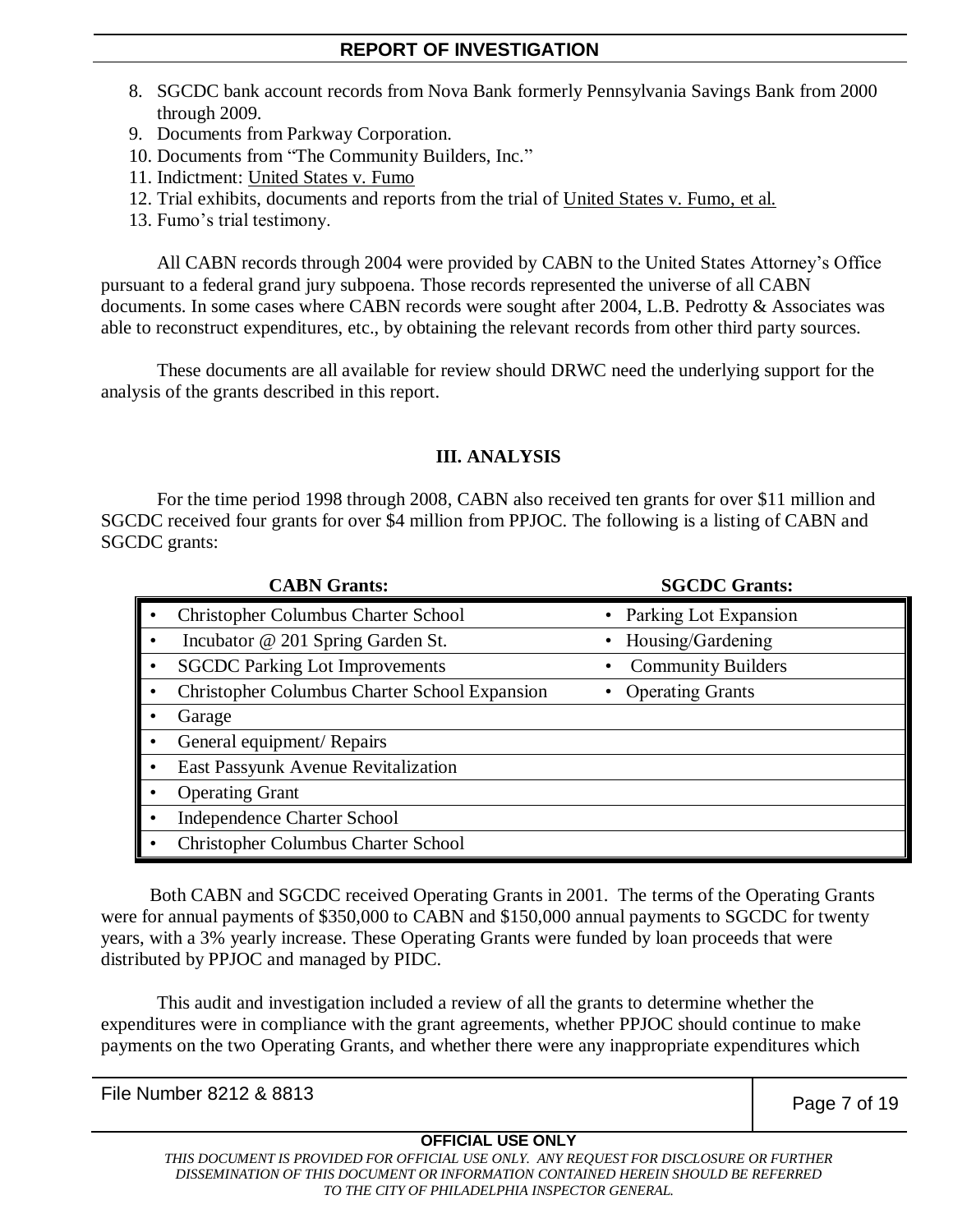would result in money being owed back to the City of Philadelphia. This audit and investigation established that much of the grant money was misspent and approximately \$5,488,200.70 plus interest should be returned to the grantor to be used for the benefit of the City of Philadelphia. An analysis of each of the grants is as follows:

# **A. CABN Christopher Columbus Charter School Grant**

On July 21, 1999, CABN was awarded a \$1 million grant from PPJOC for \$1 million to purchase the St. Paul's Parochial School building and make repairs to what would become the Christopher Columbus Charter School. On July 22, 1999, \$1 million was wired to CABN's bank account at Pennsylvania Savings Bank. That same day, CABN purchased St. Paul's Parochial School for \$800,000 and had settlement costs of \$19,673.38. A review of records reveals that over \$300,000 of renovations were done at the school.

All grant funds were appropriately spent on the Christopher Columbus Charter School, and there do not appear to be any issues of misappropriation.

# **B. CABN Technology Incubator Grant, 201 Spring Garden Street**

On October 4, 1999, CABN was awarded a grant from PPJOC in the amount of \$1,230,750.00 for the purchase and development of 201-17 Spring Garden Street. On November 16, 1999, the grant was amended to increase the grant amount to \$1,395,750.00. On June 7, 2001, the grant was again amended to increase the grant to \$1,845,750.00.

The grant required that funds transferred be used for exempt purposes described under section 501(c) (3) of the Internal Revenue Code and regulations. An analysis and review of all available records shows that the funds from this grant were utilized and expended by Hi Tech Ventures, Inc., a for-profit subsidiary of CABN.

Hi Tech Ventures used the PPJOC grant money to purchase and develop the property at 201-17 Spring Garden Street. On August 30, 2006, Hi Tech sold the properties and made a substantial profit. By using PPJOC's grant funds to pay for the purchase of the building and the renovation costs, Hi Tech Ventures was able to earn a profit on the sale of the property of \$2,834,918.53.

| Sale price               | \$3,113,548.63   |
|--------------------------|------------------|
| (Less: settlement costs) | $(\$278,631.10)$ |
| Profit                   | \$2,834,917.53   |

Hi Tech Ventures is a for-profit corporation and not a  $501(c)$  (3) organization.

As the grant funds were used for a for-profit venture and not for exempt purposes, the \$1,845,750.00 plus interest should be returned to the grantor to be used for the benefit of the City of Philadelphia.

File Number 8212 & 8813 **Page 8 of 19** 

# **OFFICIAL USE ONLY**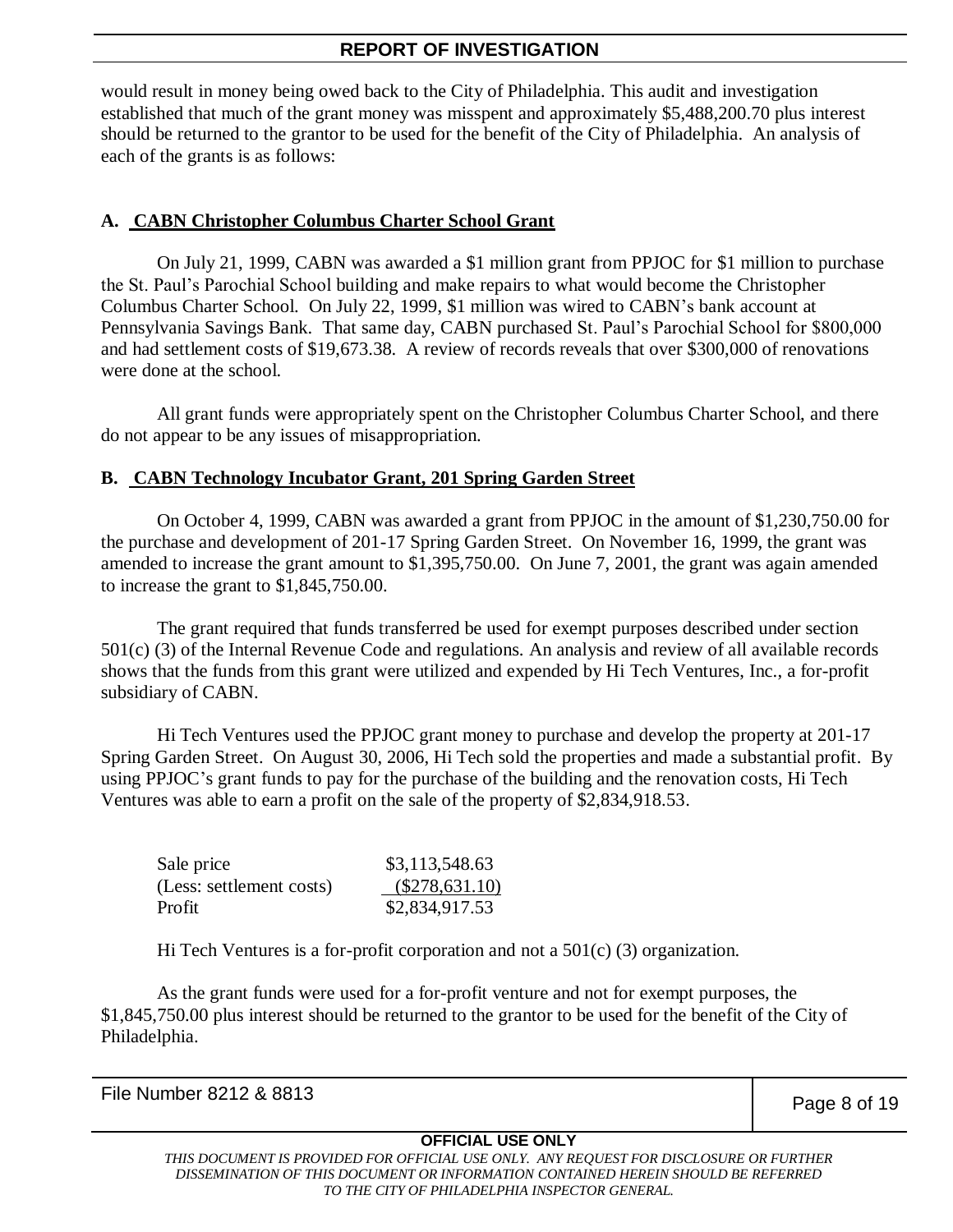# **C. CABN Grant for Christopher Columbus Charter School Expansion**

On November 16, 1999, CABN was awarded a \$350,000.00 grant from PPJOC for the expansion of the Christopher Columbus Charter School. CABN received the \$350,000.00 check on December 2, 1999 and it was deposited into CABN's bank account at Pennsylvania Savings Bank. A review of that account reveals that there was no activity for ten months after the check was deposited.

On October 5, 2000, CABN issued a check to Hallmark Abstract for \$10,000.00 for the deposit on the purchase of ABC Bakery located at  $1240-52$  South  $13<sup>th</sup>$  Street. CABN issued checks in the amount of \$423,626.64 to Hallmark on October 26, 2000 for the purchase of the property at 1240-52 South 13<sup>th</sup> Street. A review of the bank account from November 2000 through March 2001 shows over \$100,000.00 of withdrawals for construction costs.

Thus, it appears that these grant funds were appropriately spent for the Christopher Columbus Charter School expansion.

#### **D. CABN Maintenance/Storage Facility & Garage**

On November 16, 1999, CABN was awarded a grant from PPJOC for \$350,000.00 for the purchase of a garage at 237 Tasker Street. On December 2, 1999, PPJOC issued CABN a check for \$350,000.00. CABN was only able to document expenses related to the garage for \$338,950.04. CABN did not provide to PPJOC documentation for the remaining balance of \$11,049.96, nor was this auditor able to discover any documentation establishing that the money was spent.

Accordingly, the \$11,049.96 plus interest should be returned to grantor to be used for the benefit of City of Philadelphia as unexpended funds from this grant.

# **E. CABN Community Improvement Grant**

On November 16, 1999, CABN received a grant from PPJOC for \$750,000.00. The grant required that the funds transferred be used for exempt purposes described under Section 501(c) (3) (non-profit) of the Internal Revenue Code and Regulations. A review of available records establishes that more than \$282,000.00 was used to pay for expenses of two of CABN's for-profit subsidiaries: Moya Ventures Inc., owner of the parking lot at 13<sup>th</sup> Street & Moyamensing Avenues (\$262,000.00), and Hi Tech Ventures, Inc., (\$20,000.00) owner of the site at 201-217 Spring Garden Street.

Moya Ventures Inc. and Hi Tech Ventures are both for-profit corporations and are not 501 (c) (3) approved.

On March 15, 2000, CABN submitted a withdrawal slip for \$49,500.00 to PPJOC, and documented that the money was used to purchase a Lincoln Navigator. A review of the \$49,500.00 withdrawal reveals that the money was not used to purchase the Navigator, but to pay the expenses of the

File Number 8212 & 8813 Page 9 of 19

#### **OFFICIAL USE ONLY**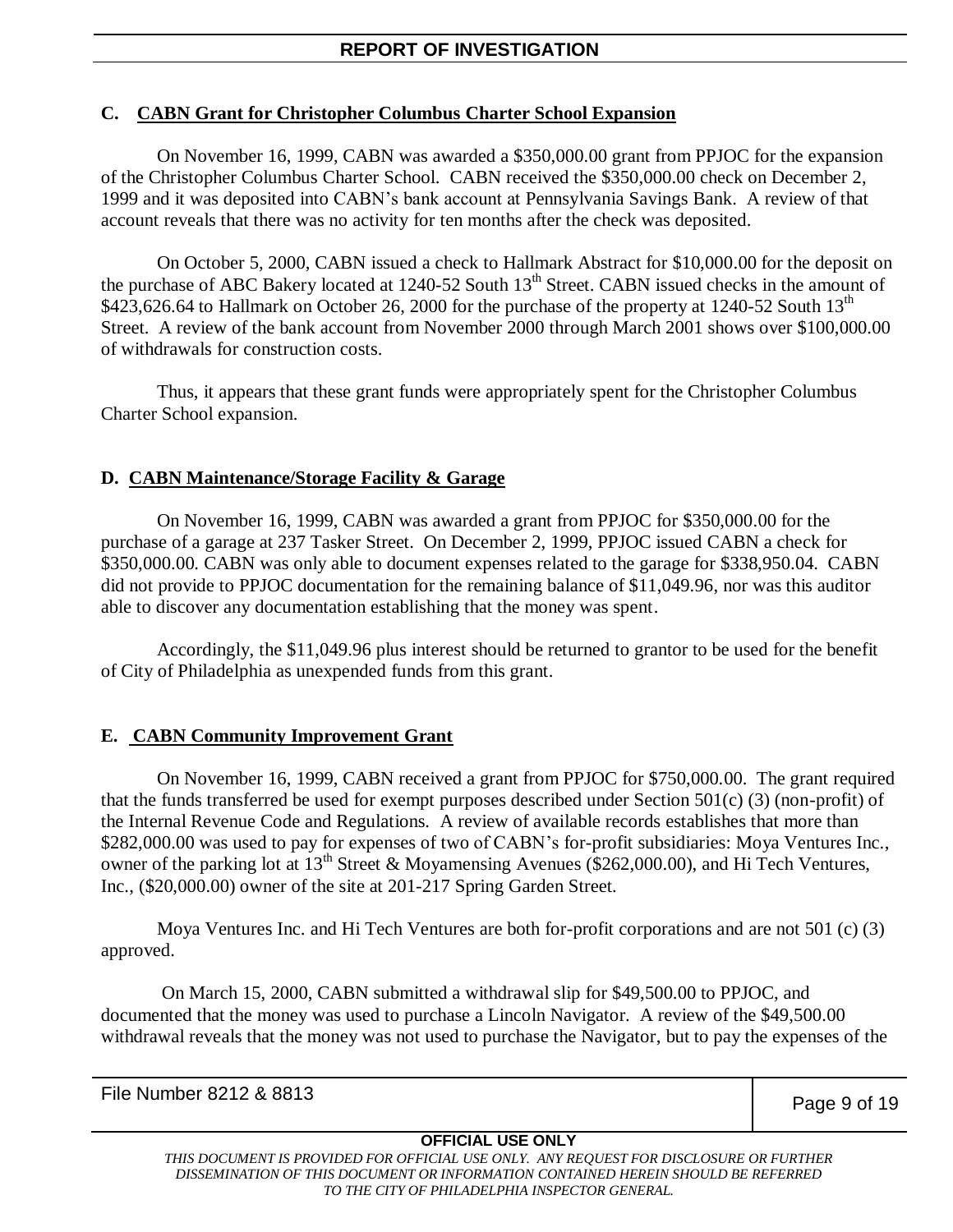for-profit subsidiary, Moya Ventures, Inc. parking lot. The \$49,500.00 is part of the \$282,000.00 calculated above.

The Lincoln Navigator was actually purchased the very next day, on March 16, 2000, for \$52,788.90. The funds to purchase the Navigator came from PPJOC's Community Improvement Grant funds. Additionally, evidence and testimony at the trial of United States v. Fumo established that the Navigator was used primarily by Fumo's Senate drivers, and used by Fumo and Arnao when they went to Martha's Vineyard on their annual August vacation, and not used by CABN as required by the grant agreement.

CABN submitted a receipt for the purchase of a Ford F-150 pickup truck to PPJOC as an expense from this grant. The receipt reflects that CABN traded in a 1996 Ford Explorer and paid Holman Ford \$17,195.50. The Ford F-150 pickup truck was used exclusively by Fumo at his Harrisburg farm, when it should have been used by CABN for exempt purposes. Testimony and evidence at the trial of United States v. Fumo established that one of the ways in which Fumo and Arnao defrauded CABN was by having the non-profit pay for the Ford F-150 pick-up truck.

Records relating to this \$750,000.00 grant also establish that CABN purchased a Sabre tractor and snowthrower for \$5,248.00 and paid for the items on December 7, 1999. The tractor and snowthrower were also used exclusively by Fumo at a Harrisburg area home where he was staying and at his farm. According to grant requirements, the funds should have been used for exempt purposes.

| <b>DESCRIPTION</b>                   | <b>AMOUNT</b>   |
|--------------------------------------|-----------------|
| <b>Moya Ventures Inc</b>             | \$262,000.00    |
| <b>Hi-Tech Ventures</b>              | \$<br>20,000.00 |
|                                      |                 |
| <b>Lincoln Navigator</b>             | 52,788.90<br>\$ |
|                                      |                 |
| Ford F-150 pick-up truck             | \$<br>17,195.50 |
|                                      |                 |
| <b>Sabre tractor and snowthrower</b> | \$<br>5,248.00  |
| <b>TOTAL</b>                         | \$357,232.40    |

# **MISUSE OF CABN COMMUNITY GRANT**

The \$357,232.40 in misused funds, plus interest, should be returned to the grantor to be used for the benefit of the City of Philadelphia.

# **F. CABN Passyunk Avenue Revitalization Grant**

File Number 8212 & 8813 **Page 10 of 19** 

# **OFFICIAL USE ONLY**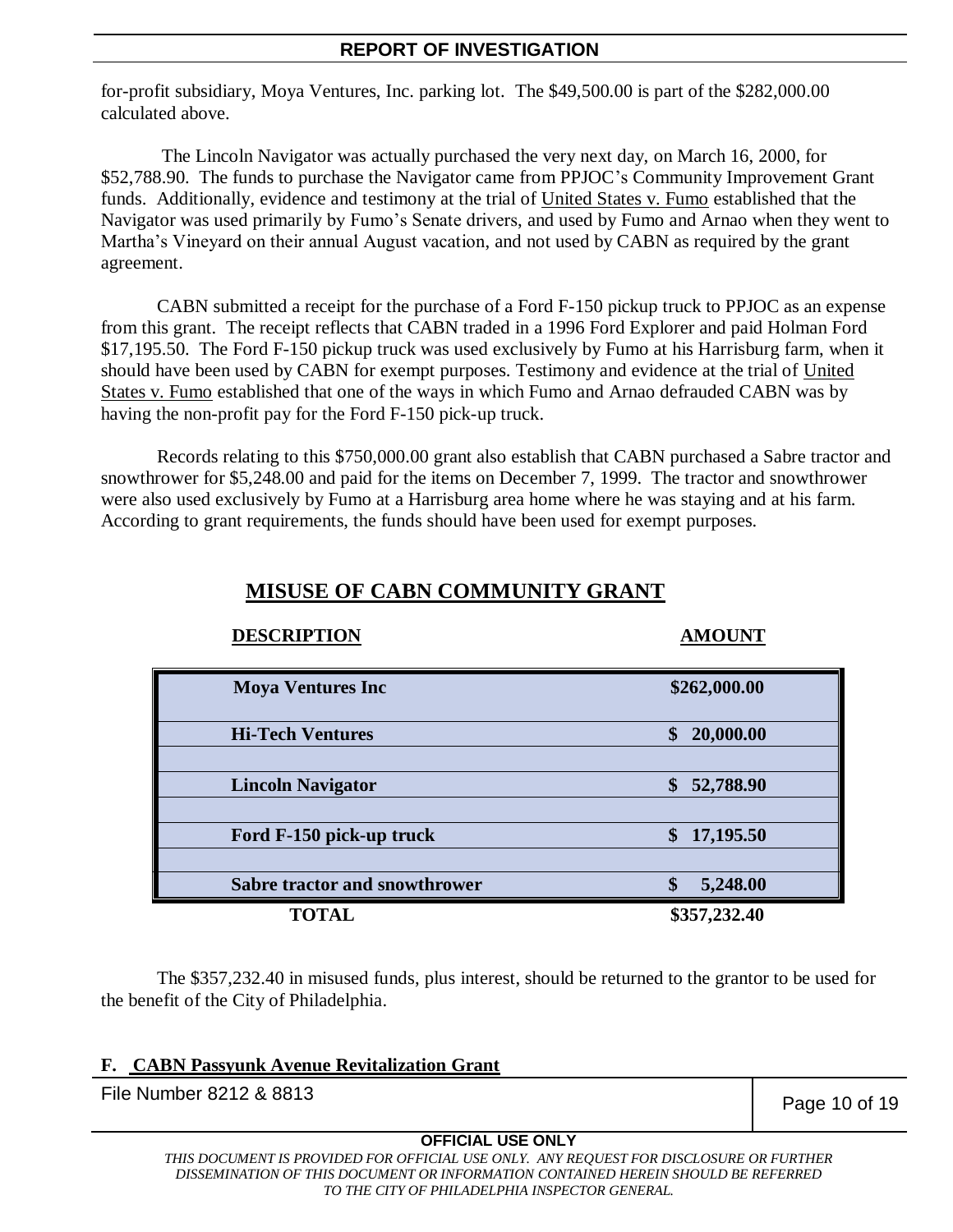In November 1999, CABN was awarded a grant by PPJOC in the amount of \$1.5 million, to purchase and develop properties in the area of East Passyunk Avenue. The grant required that all funds transferred be used for exempt purposes described under Section 501(c) (3) of the Internal Revenue Code and regulations.

A review and analysis of all available records reveals that the money was not used appropriately for non-profit purposes. Instead, all grant funds were provided to and expended by the for-profit subsidiary, Passyunk Avenue Revitalization, Inc., which purchased 14 properties on or around Passyunk Avenue.

Passyunk Avenue Revitalization, Inc. is a for-profit corporation and not an approved 501 (c) (3) organization.

Since the grant funds were used for a for-profit venture and not for exempt purposes, the \$1,5 million, plus interest, should be returned to grantor to be used for the benefit of the City of Philadelphia.

(It should be noted that Fumo owned five properties on Passyunk Avenue or near Passyunk Ave during this period of time.)

# **G. CABN Operating Grant**

On March 28, 2000, CABN was awarded an Operating Grant from PPJOC. The grant provided \$350,000.00 per year for 20 years with a 3% annual cost-of-living adjustment. The first payment of \$350,000.00 was made in December 2001. To date, PPJOC has provided over \$2,2 million to CABN on this grant. The last payment to CABN was \$175,000.00 for the period ending December 31, 2007. There are 14 years remaining on the grant with potential payments of over \$7.2 million. Currently, funds are being held in escrow by PIDC. As of the date of this report, there is approximately \$670,000.00 in escrow.

The grant requires that all funds transferred be used for exempt purpose described under Section 501(c) (3) of the Internal Revenue Code and regulations and that the funds must not under any circumstances be commingled with other CABN funds.

A review and analysis of all available records establishes that over \$440,000.00 of this grant was used by the for-profit subsidiaries of CABN: Hi Tech Ventures Inc., Pine Tree Realty, Inc., Passyunk Avenue Revitalization, Inc., 1210 Enterprises, Inc., Eastern Leasing, Inc. and CA Holdings, Inc. Additionally, the grant funds were commingled with other CABN funds in violation of the grant agreement.

On February 25, 2005, CABN transferred \$206,000.00 of Operating Grant funds to CA Holdings, Inc., a for-profit corporation. CA Holdings, Inc. then wire transferred \$333,353.33 to the Dr. Magnus Hirschfeld fund for an Elton John concert. According to Joseph Lundy, the attorney representing CABN, the concert was having financial problems and CABN was requested to provide financial assistance. CABN recorded this transaction as a loan, but the loan was not repaid. Additionally, the Dr. Magnus

File Number 8212 & 8813 **Page 11 of 19** 

# **OFFICIAL USE ONLY**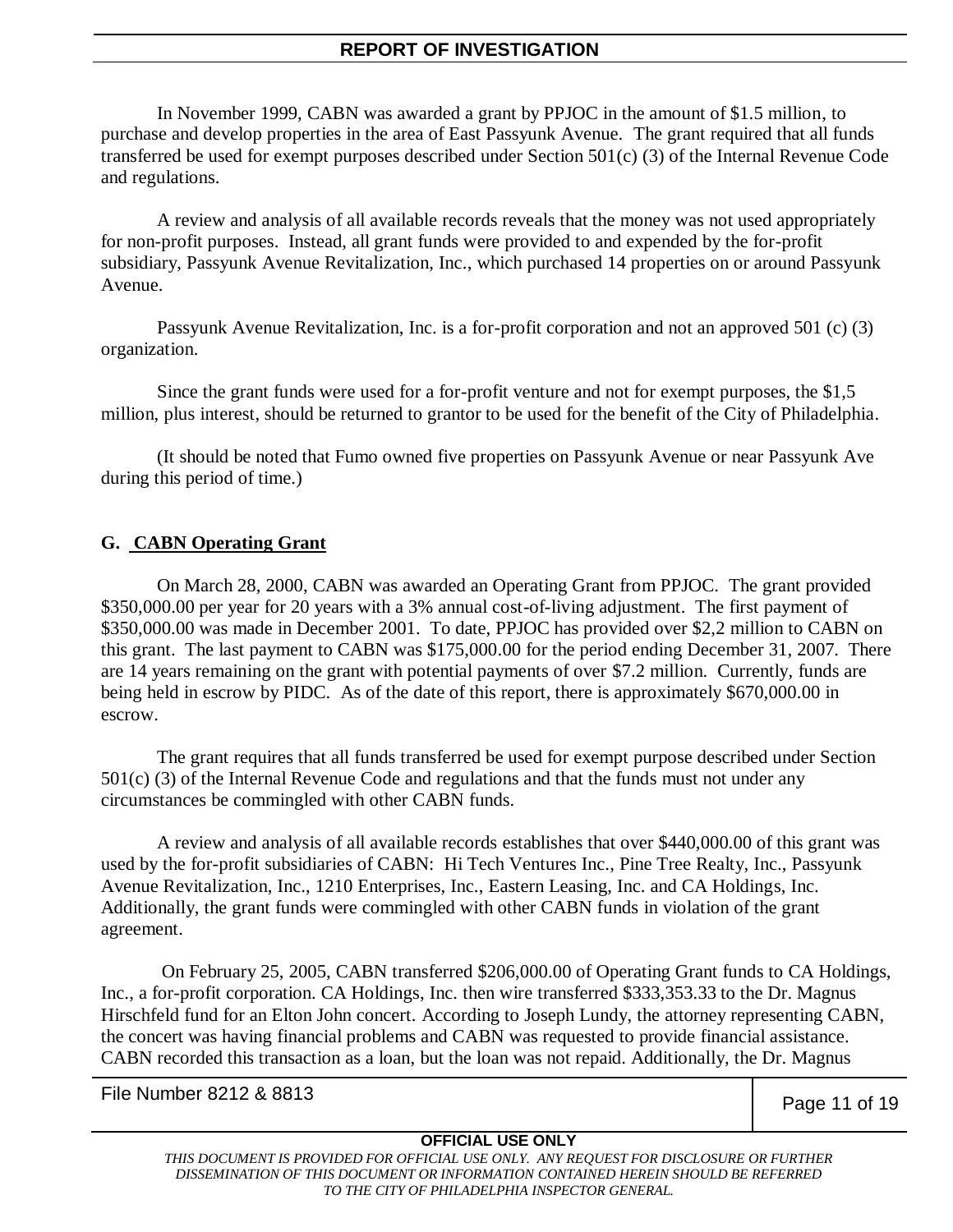Hirschfeld Fund recorded the loan from CABN on its 990 tax return as \$166,667.00, not \$333,353.33. No expenses were ever submitted to PPJOC concerning the concert. This is an inappropriate charge applied to the CABN Operating Grant.

Another transaction listed as an expense of the Operating Grant is a payment of \$29,693.00 made to Hartford Insurance on May 12, 2003. Records and trial testimony establish that this payment was for insurance for vehicles that Fumo and Arnao used personally. One of the ways that Fumo and Arnao defrauded CABN was by having CABN pay this insurance bill.

In 2003, PPJOC provided CABN with \$360,500.00 as part of the Operating Grant. CABN was only able to document expenses of \$304,202.40. No documentation was provided for the remaining \$56,297.60, nor was this auditor able to discover any documentation for those expenses in either CABN records or any third party source records.

Accordingly, the following are inappropriate expenditures:

| \$525,990.60 |
|--------------|
| \$56,297.60  |
| \$29,693.00  |
| \$440,000.00 |
|              |

The \$525,990.60, plus interest, should be turned to the grantor to be used for the benefit of the City of Philadelphia.

# **H. CABN Independence Charter School Grant**

CABN received a \$1 million grant for the construction of the Independence Charter School. Starting in March 2001, CABN submitted invoices to PPJOC and checks were issued for the amount of the invoices. As of January 2002, CABN had been paid \$961,915.70 according to the invoices submitted.

There do not appear to be any inappropriate expenditures regarding this grant.

# **I. CABN Grant for Christopher Columbus Charter School Expansion**

On December 13, 1999, CABN submitted a proposal to PPJOC requesting a grant for \$1.75 million for the expansion of the Christopher Columbus Charter School (CCCS). On December 21, 2000, PPJOC members passed a resolution to provide the funds to CABN. The resolution required that the grant be subject to all the terms and conditions of a standard grant agreement. However, no grant agreement and no report of expenses from CABN have been located.

On October 1, 2002, PPJOC issued check #5091 for \$1.75 million to CABN. The check was deposited into a CA Holdings, Inc. bank account. CA Holdings Inc. is a for-profit corporation and a holding company associated with CABN. An analysis of CA Holdings' bank accounts reveals that

File Number 8212 & 8813 **Page 12 of 19** 

# **OFFICIAL USE ONLY**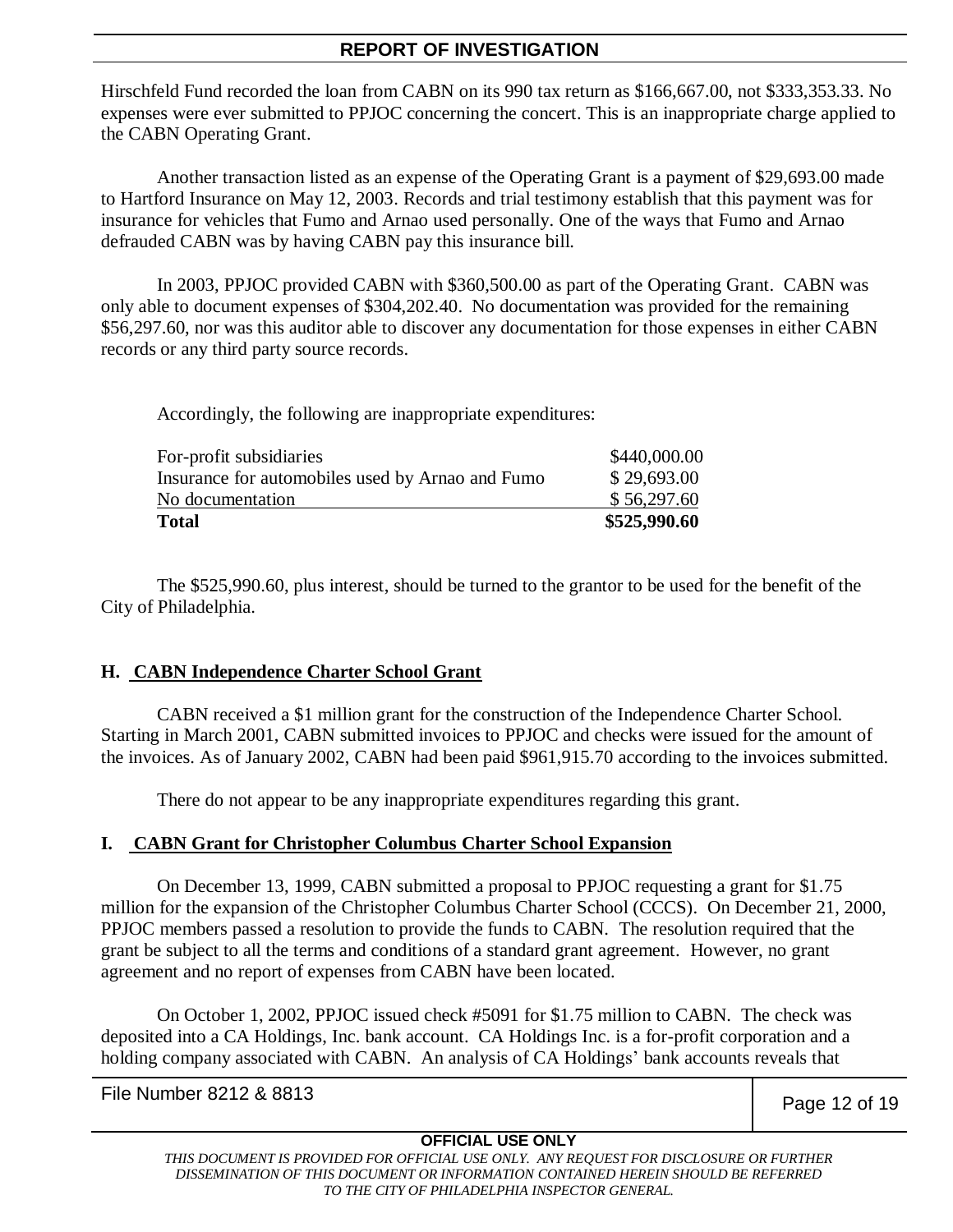\$1,276,850.00 was transferred to the CCCS bank account and used for the construction of the school, in accordance with the purpose of the grant. The remaining \$473,150.00, however, was not used for the intended purpose of developing the CCCS.

Bank records and trial testimony in United States v Fumo establish the following inappropriate expenditures:

# **MISUSE OF CABN GRANT FOR CCCS EXPANSION**

#### **DESCRIPTION AMOUNT**

| Alliance for a Responsible Cuba for a trip to Cuba for a close friend of Fumo    |                        |
|----------------------------------------------------------------------------------|------------------------|
| and Arnao                                                                        | \$7,000.00             |
|                                                                                  |                        |
| Global Strategies for conducting political polls that focused on the strength of |                        |
| candidates in races in which Fumo was interested and/or involved.                | \$21,000.00            |
|                                                                                  |                        |
| Kennedy Printing for printing postcards for the Ventnor Dunes Project.           |                        |
| The Ventnor Dunes Project opposed sand dunes being built by the State of         |                        |
| New Jersey along Absecon Island where Fumo owned property.                       | 4,382.00               |
|                                                                                  |                        |
| Cingular Wireless for Fumo's daughter's cell phone.                              | <sup>\$</sup><br>64.13 |
| Total                                                                            |                        |

The \$32,446.13 in inappropriate expenditures and the remaining \$440,703.87, used by the forprofit subsidiary, CA Holdings, Inc. total \$473,150.00 and should be returned to the grantor to be used for the benefit of the City of Philadelphia.

Additionally, although the remaining \$1,276,850.00 was spent for the expansion of the CCCS, CA Holdings, Inc. should not have received the money at all, since it is a for-profit corporation. However, unlike the situations with other grants described in this report where the money remained with the forprofit corporation, CA Holdings, Inc. did transfer the \$1,276,850.00 to the non-profit CCCS. Thus, in this case, we are not recommending that the entire grant plus interest be returned to the grantor. Rather, only the \$473,150.00 that was misused, plus interest, should be repaid to the grantor.

The Christopher Columbus Charter School continues to pay rent to CABN of approximately \$26,000.00 per month. Those funds should be paid to the grantor until the \$473,150.00 is satisfied.

# **J. Spring Garden Parking Lot Acquisition and Improvement**

File Number 8212 & 8813 **Page 13 of 19** 

# **OFFICIAL USE ONLY**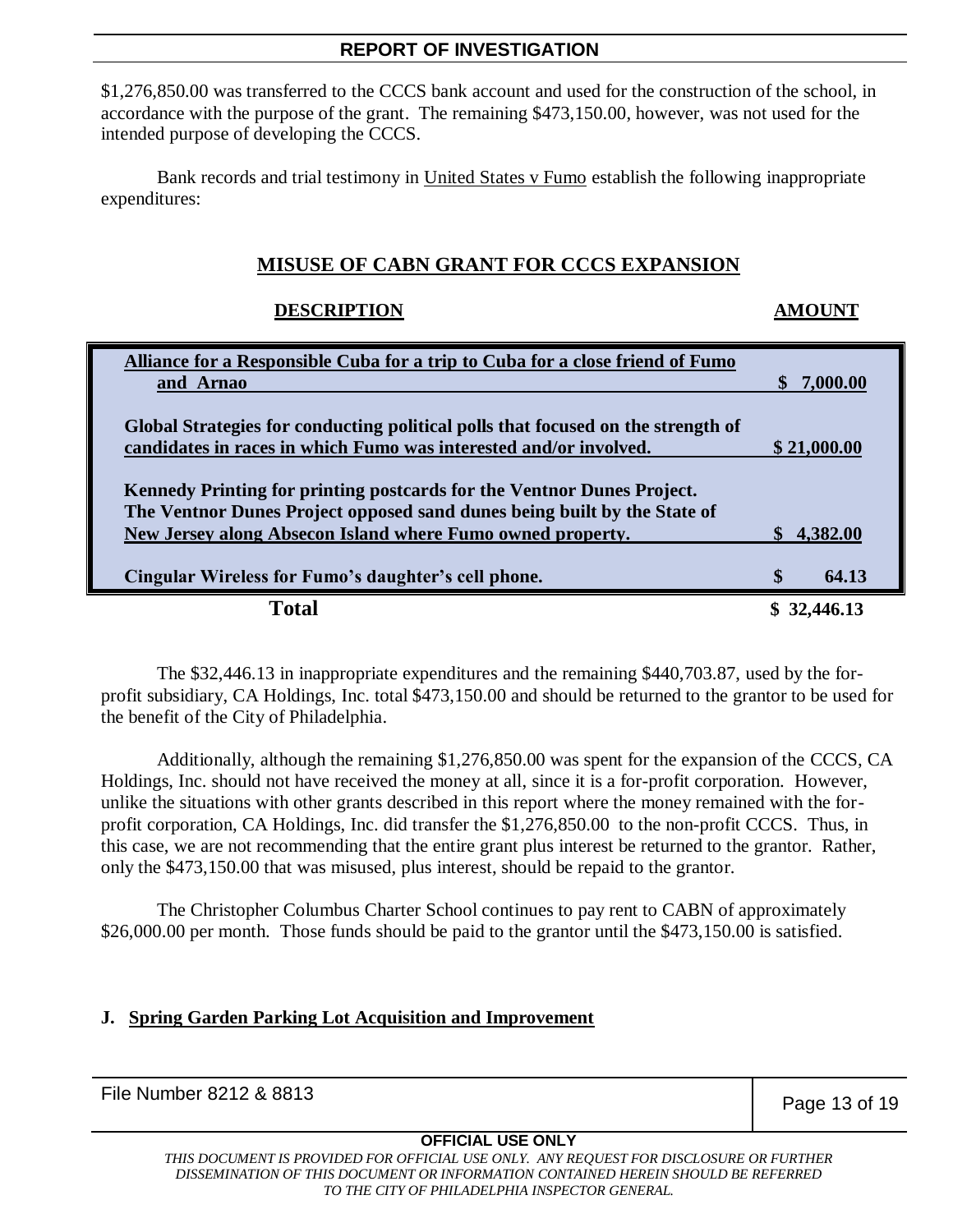On December 22, 1998, SGCDC was awarded a \$750,000.00 grant from PPJOC for the purchase and development of a parking lot at 22<sup>nd</sup> St. and Fairmount Avenue. In December 1999, CABN also was awarded a \$750,000.00 grant from PPJOC to make capital improvements at that same parking lot.

A review of available records reveals that CABN did not use PPJOC's grant to make capital improvements to the parking lot, as it represented in its grant proposal. Rather, CABN lent the \$750,000.00 grant, and the \$1,383.88 in interest earned on the grant, to SGCDC. This was an interest free loan to SGCDC. SGCDC repaid CABN \$751,383.88 on November 30, 2005. Since the grant was used as a loan and the loan has been repaid, the original grant amount plus interest totaling \$751,383.88 should be returned to the grantor to be used for the benefit of the City of Philadelphia.

Below, the analysis of the grants shows that a \$168,008.82 balance remains as unspent funds.

|                                                                  | <b>CABN</b>  | <b>SGCDC</b> | <b>TOTAL</b>       |
|------------------------------------------------------------------|--------------|--------------|--------------------|
| <b>Grants from PPJOC</b><br>Less:                                | \$750,000.00 | \$750,000.00 | \$1,500,000.00     |
| <b>Total cost of Parking Lot</b>                                 |              |              | $(\$1,427,224.27)$ |
| from SGCDC 990 tax return                                        |              |              | \$72,750.73        |
| <b>Interest on Grants</b>                                        | \$1,383.88   | \$12,040.78  | \$13,424.66        |
| <b>Return of deposit from Parkway</b>                            |              | \$39,880.00  | \$39,880.00        |
| Profit earned in 2000 on parking lot                             |              | \$35,885.00  | \$35,885.00        |
| Parking lot expenses submitted<br>on PA. DCED Grant <sup>1</sup> |              | \$6,043.43   | \$6,043.43         |

#### **TOTAL UNSPENT FUNDS \$168,008.82**

On March 22, 2010, Patricia Freeland provided documents establishing additional expenses incurred by the parking lot, which had not previously been submitted to PPJOC, to account for the \$168,008.82 in unspent funds. In 2000, she showed security expenses of \$10,600.00 and landscaping expenses of \$71,000.00. In 2001, there were landscaping expenses of \$36,305.46, equipment expenses of \$5,024.26 and real estate tax expenses of \$3,061.48. In 2002, she showed legal expenses of \$5,000.00. In 2004, there were equipment expenses of \$23,615.56 and in 2005, equipment expenses of \$9,639.00. The total of additional expenses submitted by Freeland was \$167,245.76.

In the years 2001 through 2005, the parking lot's total of \$168,008.82 in unspent funds is roughly the equivalent of these expenses. Thus, we do not believe there are any issues of misappropriation regarding the expenditures on this grant.

l <sup>1</sup> SGCDC had a \$750,000.00 Pennsylvania Department of Community and Economic Development Grant (DCED) in 2000.

File Number 8212 & 8813 **Page 14 of 19** 

# **OFFICIAL USE ONLY**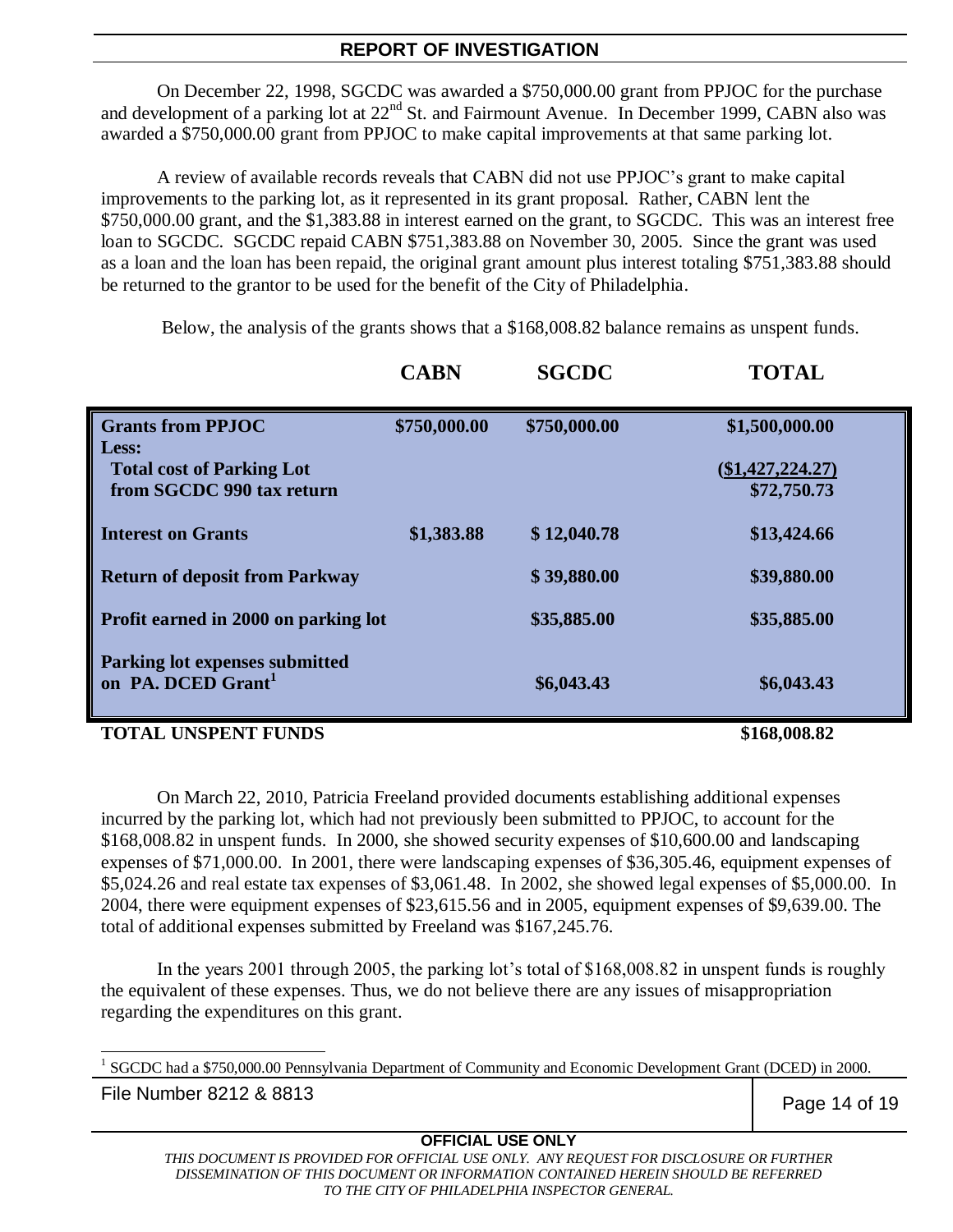# **K. SGCDC Building, Equipment and Supplies Grant**

On November 18, 1999, SGCDC was awarded a \$1,225,000.00 grant from PPJOC for community improvement and maintenance projects, and on November 29, 1999, received the check from PPJOC. A review of the expenses submitted to PPJOC shows that there were recording errors, adding errors and expenses submitted twice.

- **1)** SGCDC submitted a report that reflects the purchase of 15 properties referred to as the Abraham properties. The purchase price of the Abraham properties, according to the SGCDC report, was \$362,034.03. The HUD-1, which is the federal form that serves as a receipt for the properties, certifies that the purchase price was actually \$347,034.03, a difference of \$15,000.00
- **2)** SGCDC submitted a report dated June 27, 2000 stating that equipment expenses were \$178,199.88. A review of the underlying documents establishes that the actual amount of the equipment expenses was \$171,199.88, a difference of \$7,000.00.
- **3)** SGCDC submitted documents supporting the purchase of 619 N.  $17<sup>th</sup>$  Street on two separate occasions. One report states that the expenses were \$2,825.30 and a second report lists the expenses as \$2,670.00. The report reflecting expenses as \$2,825.30 is correct.
- **4)** SGCDC's final report contains an adding error of \$1,175.23

Therefore, the actual expenses submitted to PPJOC on this grant were \$1,199,154.73, which is \$25,854.27 less than the amount SGCDC received.

On March 22, 2010, Patricia Freeland reviewed these findings and agreed that SGCDC had made the above mistakes. However, Freeland advised that SGCDC purchased 1642-44 Fairmount Avenue for \$700,000.00 and only applied \$274,469.13 to the grant on the July 19, 2002 expense report submitted to PPJOC. Freeland requested that to cover the \$25,845.27 error, the remaining amount from the unapplied purchase of 1642-44 Fairmount Avenue be applied to that \$25,845.27. Thus, other than accounting errors and poor record-keeping, there do not appear to be any inappropriate expenditures regarding this grant.

# **L. SGCDC Spring Garden Revitalization Project Grant**

In 1999, SGCDC and The Community Builders (TCB) formed Spring Garden Housing, Inc., a forprofit corporation, to initiate the Spring Garden Revitalization Project in the Spring Garden section of Philadelphia. Spring Garden Housing, Inc. was formed to hold a general partnership interest in Spring Garden Housing Limited Partnership. The Spring Garden Revitalization Project entailed the acquisition and the rehabilitation of 38 buildings and new construction of two buildings. The project resulted in 97 new and rehabilitated rental units. SGCDC's commitment to the project was \$1,290,000.00.

File Number 8212 & 8813 **Page 15 of 19** 

# **OFFICIAL USE ONLY**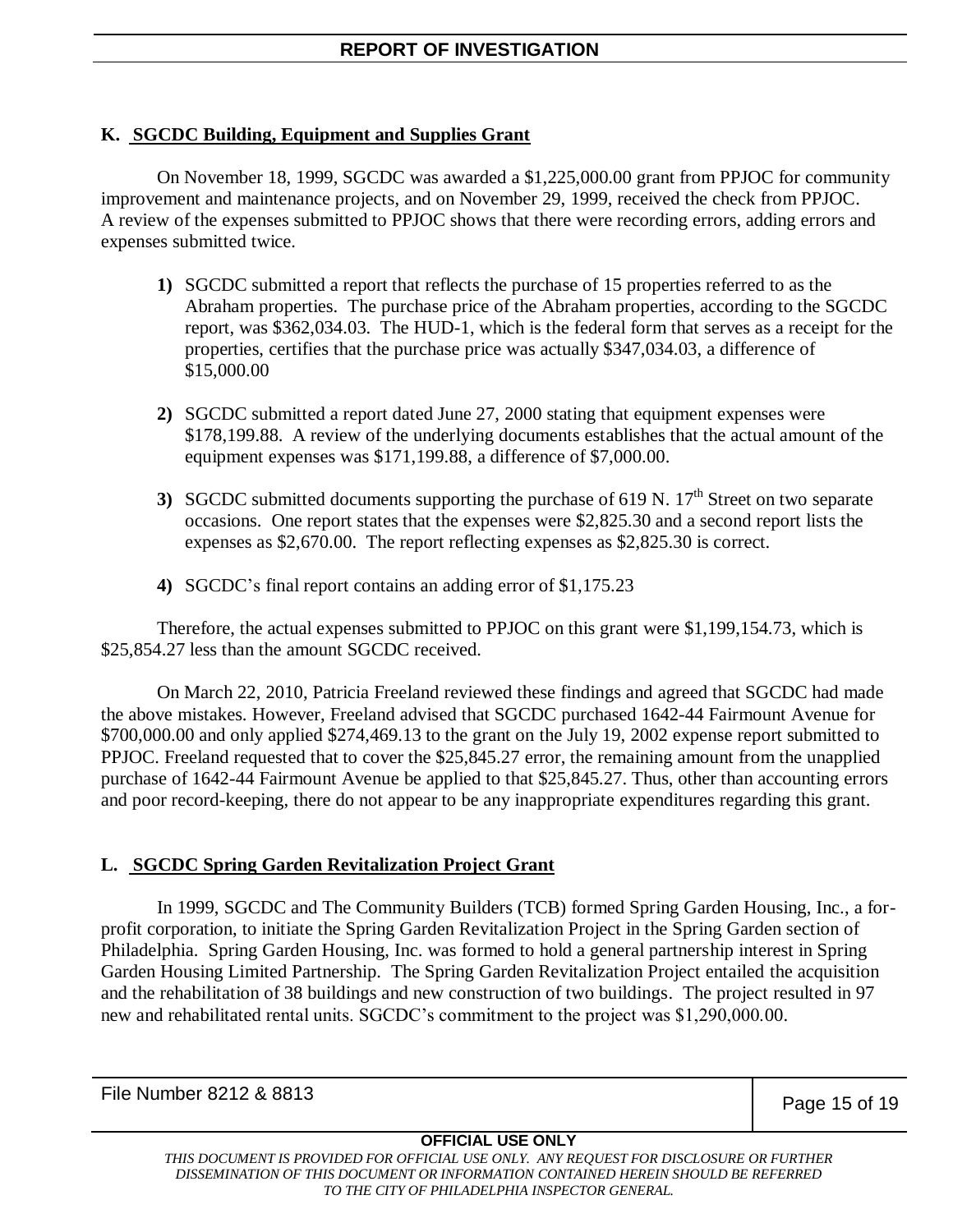SGCDC was awarded a \$1,290,000.00 grant from PPJOC on November 18, 1999 for the Spring Garden Revitalization Project. The check was issued to SGCDC on December 30, 1999. SGCDC lent the \$1,290,000 to Spring Garden Housing Limited Partnership for the project.

The grant required that SGCDC submit reports to PPJOC detailing the expenditures charged to the grant. Specifically, the grant provided: "SGCDC shall submit a report upon completion of the project for which the grant was approved, that included all expenditures from the grant and any unspent funds."

SGCDC submitted only one report dated June 27, 2000. The report shows that the Spring Garden Revitalization Project incurred expenses of \$811,003.29 from November 11, 1999 through June 2000. No other expenses were reported to PPJOC. As part of this audit and investigation, records were subpoenaed from SGCDC and other companies. A review of these records shows that from July 2000 to September 2002, Spring Garden Revitalization Project incurred \$120,939.89 in additional expenses. There was no documentation in any of the records examined for the remaining \$358,056.82, despite the grant requirement of that all expenditures be documented and reported to PPJOC at the conclusion of the project.

Patricia Freeland, President and Executive Director of SGCDC, was continually asked to provide an explanation and documentation for the \$358,056.82. Finally, on March 22, 2010, Freeland provided additional documentation, including receipts and invoices, to substantiate the expenditure of the \$358,056.82. While SGCDC exhibited extremely poor record-keeping, we were unable to discover any unspent funds or prove any inappropriate expenditures regarding this grant.

#### **M. SGCDC Operating Grant**

Beginning in 2001, SGCDC received an Operating Grant from PPJOC for \$150,000.00 per year for 20 years with a 3% increase each year. As of December 2007, SGCDC has received payments of over \$970,000.00 from the grant. Starting in 2008, the funds to pay the Operating Grant were placed into escrow by PIDC. Fourteen years remain on the grant with potential payment of over \$3 million.

A review of expenses submitted on the Operating Grant reveals the following:

PPJOC provided \$150,000.00 to SGCDC in December 2001 to be used in 2002. SGCDC documented expenses to PPJOC of \$86,387.45. However, no reports were submitted to PPJOC for the remaining \$63,612.55. The grant agreement requires that "SGCDC submit a written report upon completion of the project which included all receipts, expenditures and activities from the project and any unexpended grant funds."

On March 22, 2010, in response to this audit and investigation, Freeland provided documentation, including receipts and invoices, to support the expenditure of \$64,160.39. This documentation supported the expenditure of \$63,612.55 of Operating Grant funds, which previously had not been documented.

The grant agreement also required that the Operating Grant funds not be commingled with other SGCDC funds. In this case, the Operating Grant funds were commingled with other SGCDC funds until 2005, when PPJOC required that expenses be submitted before the funds would be released.

File Number 8212 & 8813 **Page 16 of 19** 

# **OFFICIAL USE ONLY**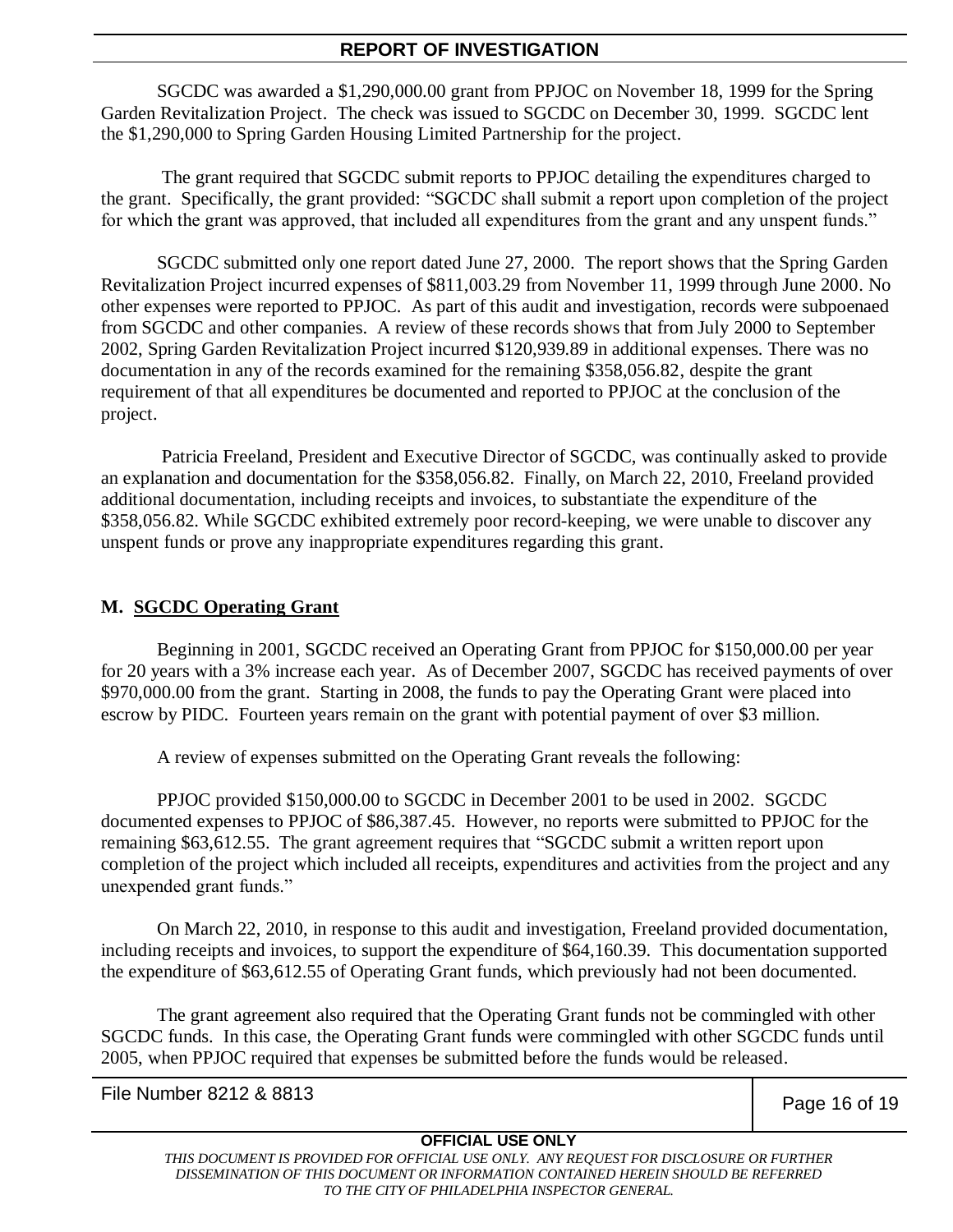From 2002 to 2007, SGCDC submitted documentation for \$23,643.86 in expenses for the parking lot at 22<sup>nd</sup> Street and Fairmount Avenue. During this period of time, the parking lot earned a profit each year. The expenses incurred by SGCDC should have been deducted from the profit earned by the parking lot. Instead, SGCDC realized a profit from the parking lot and was also able to recoup its expenses from the grant.

The amount of \$23,643.86 plus interest should be returned to the grantor to be used for the benefit of the City of Philadelphia.

#### **V. RECOMMENDATION**

The OIG makes the following recommendations:

#### **A. Repayment of misappropriated funds**

This audit and forensic investigation established that a total of \$5,488,200.70 that PPJOC provided to CABN and SGCDC was misappropriated through each of the grants described above. The funds that were intended for the benefit of the City of Philadelphia were instead misused by CABN, primarily by Fumo and Arnao. The funds, including the interest earned, must be returned to the grantor for the benefit of the City of Philadelphia. The misappropriations are summarized as follows, with reference to the section of this report that discusses the grant:

# **Misappropriation of Funds from PPJOC Grants by CABN and SGCDC**

| <b>Amount</b>  | Cause                                 |
|----------------|---------------------------------------|
|                | Diverted to for-profit Subs. (CABN)   |
| \$4,508,453.87 | Sections, B,E,G,F &H                  |
|                | Used as loan and repaid (CABN)        |
| \$751,383.88   | <b>Section J</b>                      |
|                | <b>Fraud by Fumo and Arnao (CABN)</b> |
| \$137,371.53   | Sections E,G & I                      |
|                | <b>No Documentation (CABN)</b>        |
| \$67,347.56    | <b>Sections D &amp; G</b>             |
|                | <b>Parking Lot Profits (SGCDC)</b>    |
| \$23,643.86    | <b>Sections M</b>                     |
| \$5,488,200.70 | <b>Total Misappropriation</b>         |

File Number 8212 & 8813 **Page 17 of 19** 

#### **OFFICIAL USE ONLY**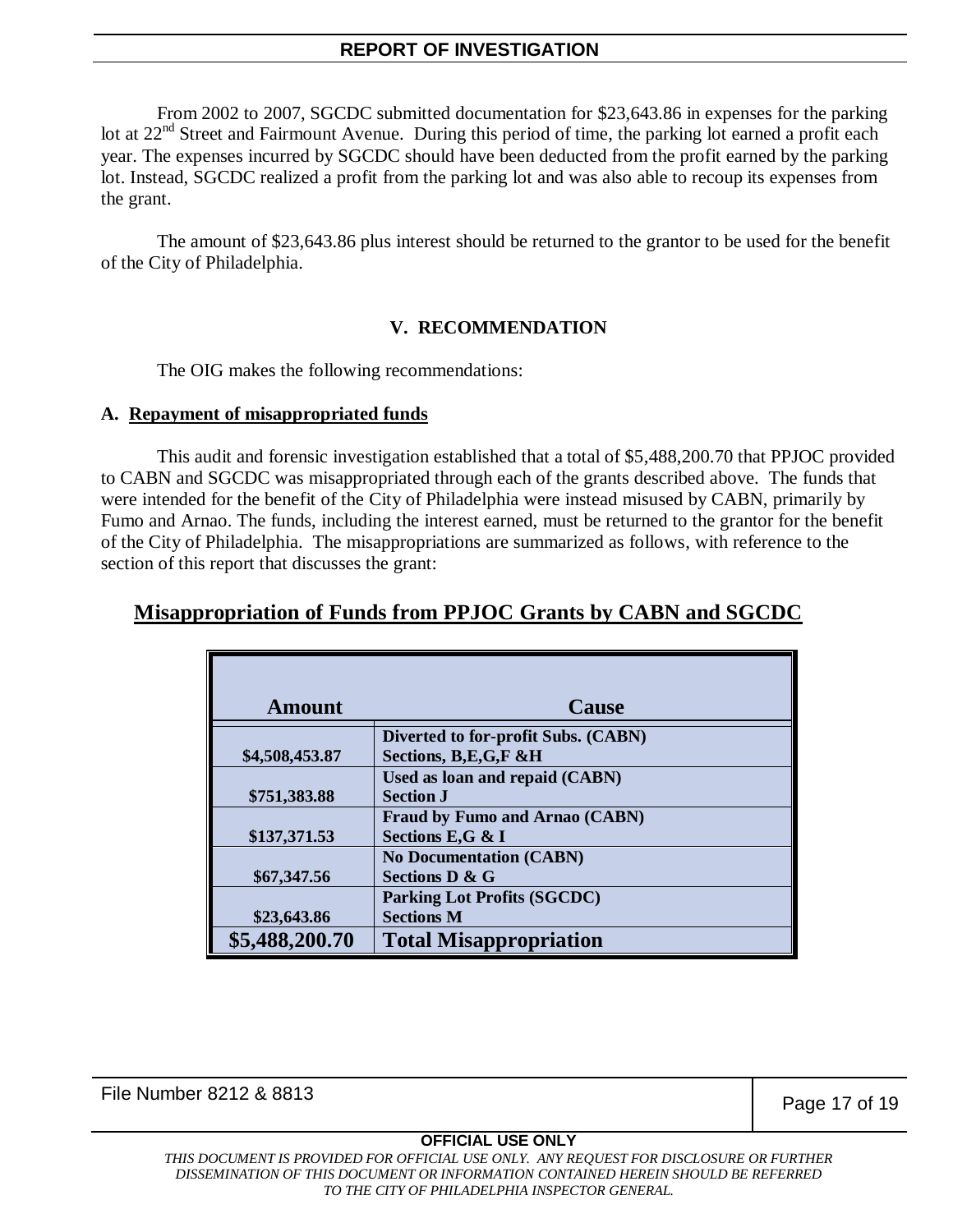Any funds that are recovered or not disbursed from these grants should be retained by the grantor. The grantor should determine the appropriate use of the funds in line with the original purposes of the grant, and in accordance with the rules and regulations of the City.

# **B. Cessation of Operating Grant**

PPJOC should immediately cease funding SGCDC's and CABN's Operating Grants. SGCDC and CABN violated IRS 501(c) (3) rules, commingled funds in violation of the grant agreements, did not generate written reports as required by the grant agreement, submitted inaccurate reports and misappropriated money as described in this report. By ceasing to fund these grants, the City will save \$7.2 million on the CABN Operating Grant and \$3 million on the SGCDC Operating Grant, for a total savings of \$10.2 million.

Additionally, the possible improprieties, and at the very least, the appearance of impropriety contributes to the evidence that grant money was not used for the intended benefit of the City of Philadelphia. The close relationship between Vincent Fumo and Patricia Freeland at the time the Operating Grants were awarded creates, at the very least, the appearance of impropriety. Fumo was on the Board of Directors at Penn's Landing Corporation (the agency responsible for distributing the grants, and which together with PIDC made up PPJOC) and it is no coincidence that approximately 70% of the PPJOC's grant funds went to two organizations (CABN and SGCDC) that had close ties to Fumo. CABN and SGCDC were the only organizations that received multiple grants from PPJOC.

At the same time PPJOC awarded the grants to SGCDC, Patricia Freeland was a full time employee at Fumo's Senatorial district office and a full time employee at SGCDC. Freeland was SGCDC President from its inception (1996) and the Executive Director in 2002.

Similarly, the possible improprieties, and at the very least, the appearance of impropriety regarding CABN contributes to the evidence that the grant money was not used for the benefit of the City. Evidence and testimony at the Fumo trial established that CABN was clearly controlled by Fumo. He determined where the money was spent, how it was spent and who it was to go to. At his trial, Fumo testified that CABN was his "baby" and that he "gave birth" to it.

Arnao was the Executive Director of CABN during the same period of time when the PPJOC grants were awarded, and was also a full time employee at Fumo's district office. Arnao took her direction from Fumo in operating CABN.

File Number 8212 & 8813 **Page 18 of 19** 

#### **OFFICIAL USE ONLY**